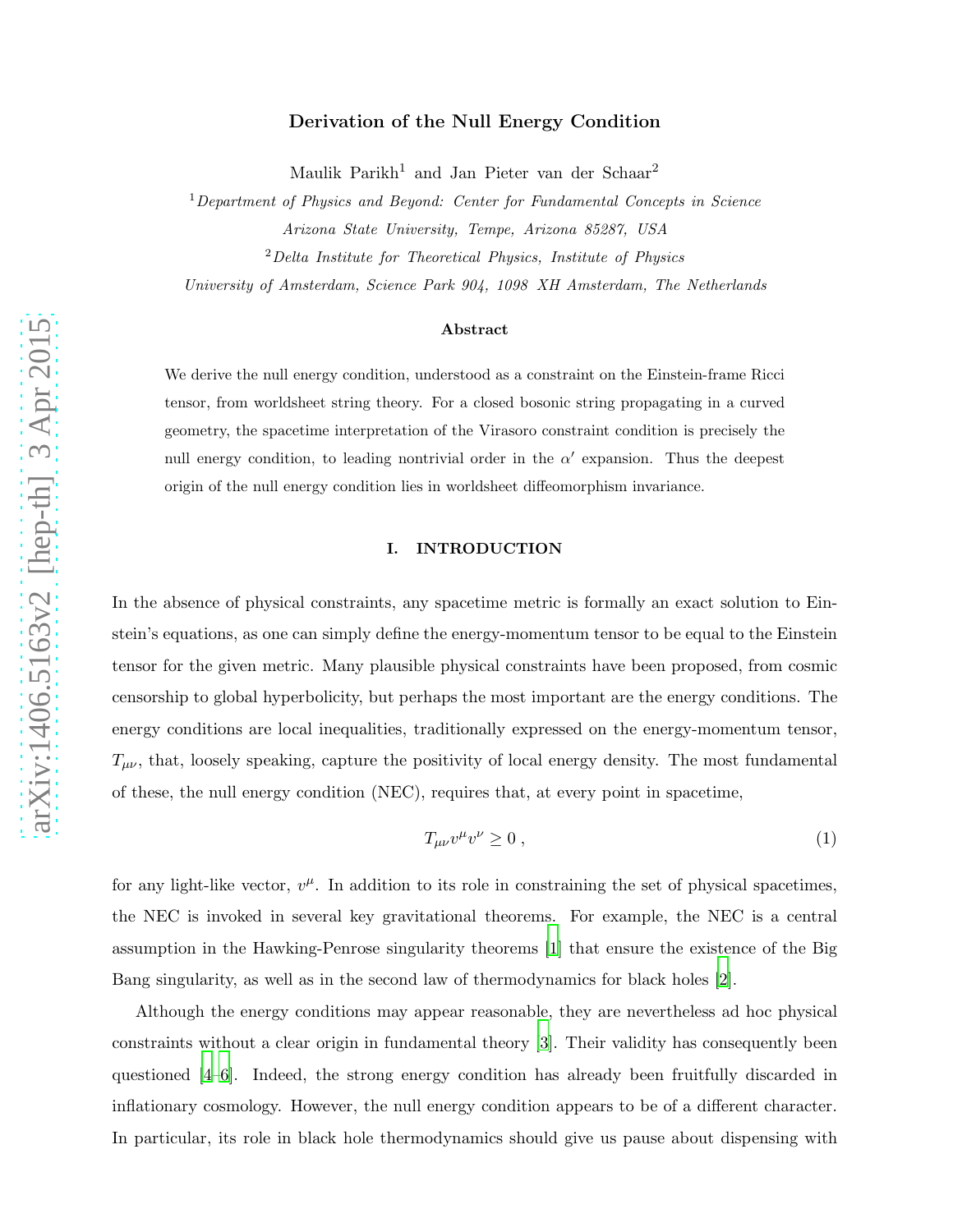it; numerous thought experiments have shown that black hole thermodynamics is essential to the consistency of ordinary thermodynamics.

It is therefore important to prove the NEC from first principles. Now, expressed in the form of [\(1\)](#page-0-0), the NEC appears as a property of the energy-momentum tensor for matter. One might think then, that some basic principle of quantum field theory (QFT), our extraordinarily powerful framework for describing matter, would ensure [\(1\)](#page-0-0), perhaps in some appropriate classical limit. However, that does not appear to be the case. We now know of several effective field theories [\[6](#page-8-4)] — such as theories of ghost condensates [\[7\]](#page-8-5) or conformal galileons  $[8]$  — that violate [\(1\)](#page-0-0) but seem perfectly consistent with the basic principles of QFT. Indeed, it is easy to come up with a semitrivial counter-example. Consider the theory of a free massless ghost. The Lagrangian is merely that of a free massless scalar field but with the "wrong" overall sign. An overall sign does not affect the classical equations of motion of course. In fact, the theory can be quantized as well. No instability of the vacuum arises since there is no coupling to other "normal" particles with positive energy. And yet this theory violates the NEC; evidently, the NEC does not emerge readily from the principles of QFT.

To proceed, note that the NEC is typically invoked in the context of general relativity. Here the sign of the matter action is relevant because it is no longer an overall sign, but a sign relative to the Einstein-Hilbert action. Thus if we are to derive the NEC from first principles, we must do so in a theory that includes both matter and gravity. Moreover, the NEC is invariably used in conjunction with Einstein's equations. Then  $T_{\mu\nu}v^{\mu}v^{\nu} \ge 0 \Leftrightarrow R_{\mu\nu}v^{\mu}v^{\nu} \ge 0$ . Indeed, for the purpose of many theorems, the whole point of assuming  $(1)$  is to transmit the positivity condition to the Ricci tensor,

<span id="page-1-0"></span>
$$
R_{\mu\nu}v^{\mu}v^{\nu} \ge 0 , \qquad (2)
$$

so that it can be put to use in Raychaudhuri's equation. Our first key insight, then, is to regard [\(2\)](#page-1-0) as the actual physical requirement; we will continue to refer to it as the null energy condition, even though, expressed in this form, it is now a statement about geometry rather than about energy densities. We will derive precisely this equivalent form of the null energy condition as a general consequence of worldsheet string theory. String theory of course is a theory of both matter and gravity and it is a promising place to look because it contains supergravity which, like most well-behaved theories, happens to satisfy the null energy condition as an accidental fact. The goals of this paper then are to derive the null energy condition from string theory, to thereby uncover the deepest origin of the NEC, and to identify the physical principle behind it.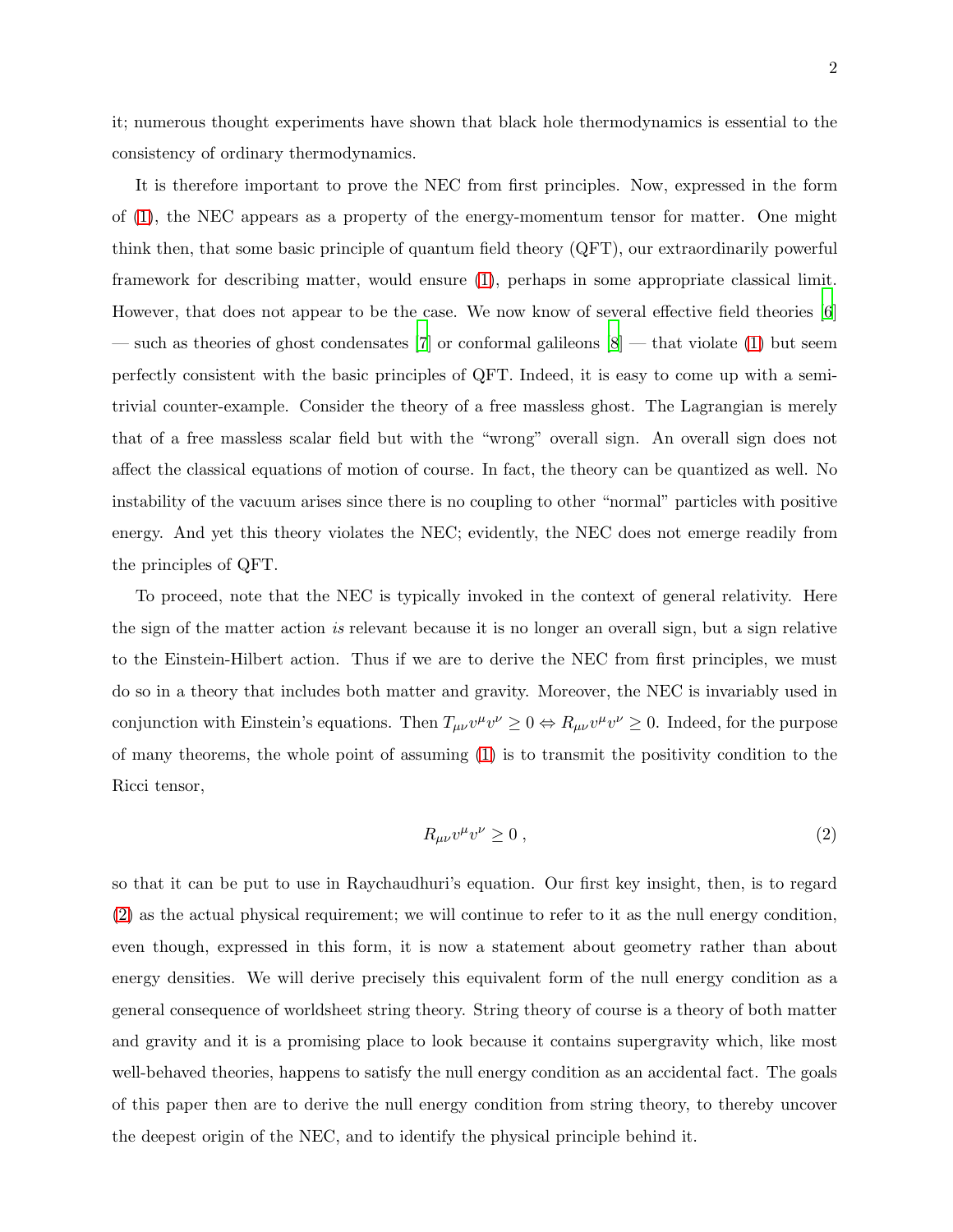#### II. SPACETIME NULL VECTORS FROM THE VIRASORO CONSTRAINTS

Both versions of the null energy condition call for null vectors. Our first task, then, is to see how spacetime null vectors arise from worldsheet string theory. Consider a bosonic closed string propagating in flat space. We briefly recall some elementary facts about worldsheet string theory. The Polyakov action is

$$
S[X^{\mu}, h_{ab}] = -\frac{1}{4\pi\alpha'} \int d^2\sigma \sqrt{-h}h^{ab}\partial_a X^{\mu}\partial_b X^{\nu}\eta_{\mu\nu} - \frac{c}{4\pi} \int d^2\sigma \sqrt{-h}R \ . \tag{3}
$$

We will use Latin indices to denote the two worldsheet coordinates, which are taken to be dimensionless, and Greek indices for the D spacetime coordinates. Here  $h_{ab}$  is the dimensionless worldsheet metric and  $R$  is the corresponding Ricci scalar.  $c$  is an arbitrary dimensionless constant. The action is manifestly diffeomorphism- and Weyl-invariant. From the target-space perspective,  $X^{\mu}(\tau,\sigma)$  are the spacetime coordinates of the worldsheet point labeled by  $(\tau,\sigma)$ . However, from the worldsheet perspective, the index  $\mu$  is an internal index on a set of D scalars. Thus, as the Lagrangian indicates, worldsheet bosonic string theory is simply a two-dimensional field theory of  $D$  massless scalars,  $X^{\mu}$ , coupled to two-dimensional Einstein gravity.

The equation of motion for each  $X^{\mu}$  is a wave equation:

$$
\left(-\frac{\partial^2}{\partial \tau^2} + \frac{\partial^2}{\partial \sigma^2}\right) X^\mu(\tau, \sigma) = 0.
$$
\n(4)

This is subject to the periodic boundary condition  $X^{\mu}(\tau, \sigma + 2\pi) = X^{\mu}(\tau, \sigma)$ . The general solution is

$$
X^{\mu}(\tau,\sigma) = x^{\mu} + \alpha' p^{\mu} \tau + i \sqrt{\frac{\alpha'}{2}} \sum_{n \neq 0} \frac{\alpha_n^{\mu}}{n} e^{-in(\tau-\sigma)} + i \sqrt{\frac{\alpha'}{2}} \sum_{n \neq 0} \frac{\tilde{\alpha}_n^{\mu}}{n} e^{-in(\tau+\sigma)}, \qquad (5)
$$

where  $x^{\mu}$ ,  $p^{\mu}$ ,  $\alpha_n^{\mu}$ , and  $\tilde{\alpha}_n^{\mu}$  are arbitrary constants, constrained only by a reality condition. Since the index  $\mu$  just labels the worldsheet scalar, there is at this stage no particular reason for the spacetime vector  $p^{\mu}$ , say, formed by the collection of constants  $p^0, ...p^{D-1}$  to be necessarily timelike, spacelike, or null.

The equations of motion for  $h_{ab}$  are just Einstein's equations in two dimensions:

$$
-\frac{c}{2\pi}\left(R_{ab}-\frac{1}{2}h_{ab}R\right)=T_{ab}.
$$
\n(6)

The left-hand side is zero because Einstein's tensor vanishes identically in two dimensions. The right-hand side is

<span id="page-2-0"></span>
$$
T_{ab} = \frac{1}{2\pi\alpha'} \left( \partial_a X^\mu \partial_b X^\nu \eta_{\mu\nu} - \frac{1}{2} h_{ab} (\partial X)^2 \right) \,. \tag{7}
$$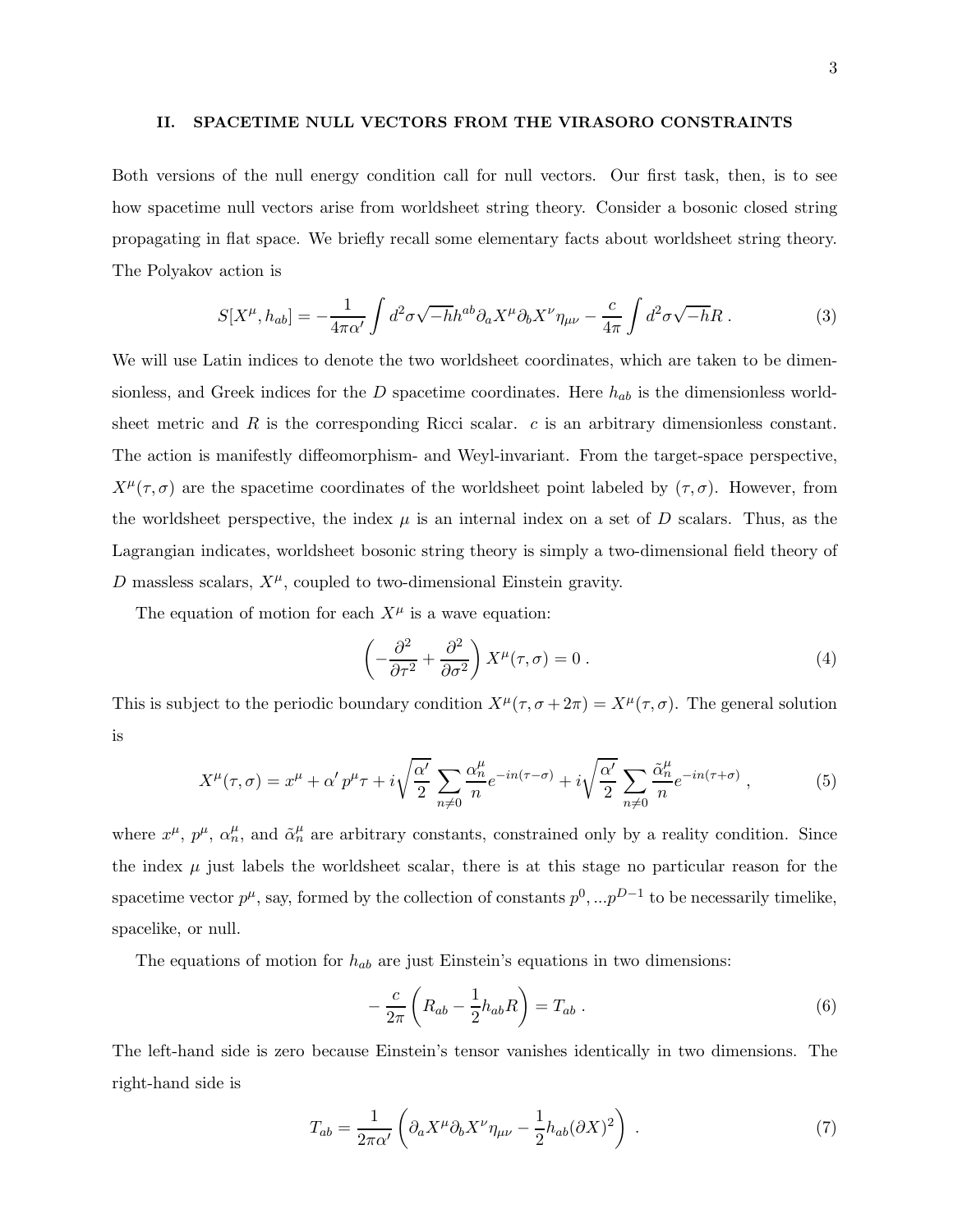Switching to light-cone coordinates on the worldsheet,

$$
\sigma^{\pm} \equiv \tau \pm \sigma \;, \tag{8}
$$

we can write the worldsheet metric locally as

$$
h_{ab} = \begin{pmatrix} 0 & -\frac{1}{2} \\ -\frac{1}{2} & 0 \end{pmatrix} \,, \tag{9}
$$

and we see that  $T_{+-}$  is identically zero, even prior to using the equations of motion for  $h_{ab}$ . The remaining equations require

$$
T_{++} = 0 \quad , \quad T_{--} = 0 \tag{10}
$$

These are the Virasoro constraint conditions; as already mentioned, they are precisely Einstein's equations in two dimensions. Explicitly, from [\(7\)](#page-2-0), we have

$$
\partial_+ X^\mu \partial_+ X^\nu \eta_{\mu\nu} = 0 \,, \tag{11}
$$

as well as a similar equation with + replaced by  $-$ . Define a vector field  $v^{\mu}_{+} = \partial_{+} X^{\mu}(\sigma, \tau)$ . Then

<span id="page-3-1"></span>
$$
\eta_{\mu\nu}v^{\mu}_{+}v^{\nu}_{+} = 0 \tag{12}
$$

That is,  $v^{\mu}_{+}$  is null. We see that, through the Virasoro conditions, worldsheet string theory naturally singles out spacetime null vectors.

## III. NULL ENERGY CONDITION FROM THE VIRASORO CONSTRAINTS

Now we make the obvious generalization to curved spacetime. Consider a closed bosonic string propagating on some background. We will not need to assume worldsheet conformal invariance at order  $\alpha'$ ; we will not make use of any vanishing of the beta-functions for the background fields.

The Polyakov action now reads

<span id="page-3-0"></span>
$$
S[X^{\mu}, h_{ab}] = -\frac{1}{4\pi\alpha'} \int d^2\sigma \sqrt{-h} h^{ab} \partial_a X^{\mu} \partial_b X^{\nu} g_{\mu\nu}(X) - \frac{1}{4\pi} \int d^2\sigma \sqrt{-h} \Phi(X) R_h \,. \tag{13}
$$

We have replaced the Minkowski metric  $\eta_{\mu\nu}$  by the general spacetime metric  $g_{\mu\nu}(X)$ . Consistent with worldsheet diffeomorphism-invariance, we have also allowed there to be a scalar field,  $\Phi(X(\tau,\sigma))$ , which is the dilaton field; we neglect the anti-symmetric Kalb-Ramond field,  $B_{\mu\nu}$ , for simplicity. Also, we have added a subscript  $h$  to the two-dimensional worldsheet Ricci scalar to distinguish it clearly from the curvature of D-dimensional spacetime.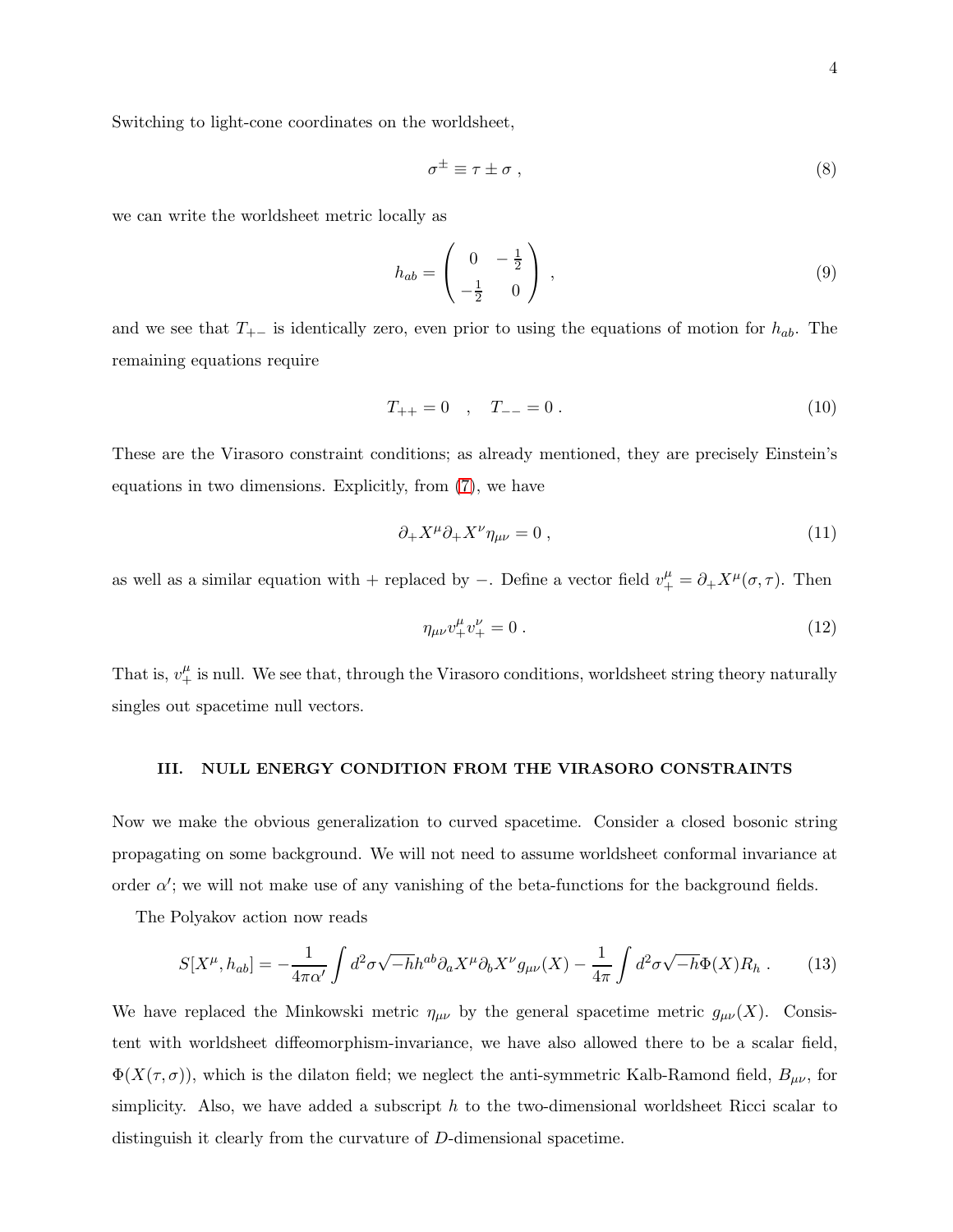We now perform a background field expansion  $X^{\mu}(\tau,\sigma) = X_0^{\mu}$  $\chi_0^{\mu}(\tau,\sigma) + Y^{\mu}(\tau,\sigma)$  where  $X_0^{\mu}$  $\int_0^\mu (\tau ,\sigma )$ is some solution of the classical equation of motion. Then, for every value of  $(\tau, \sigma)$ , we can use field redefinitions as usual [\[9](#page-8-7), [10](#page-9-0)] to expand the metric in Riemann normal coordinates about the spacetime point  $X_0^{\mu}$  $\int_0^\mu (\tau,\sigma)$ :

$$
g_{\mu\nu}(X) = \eta_{\mu\nu} - \frac{1}{3}R_{\mu\alpha\nu\beta}(X_0)Y^{\alpha}Y^{\beta} - \frac{1}{6}\nabla_{\rho}R_{\mu\alpha\nu\beta}(X_0)Y^{\rho}Y^{\alpha}Y^{\beta} + \dots
$$
 (14)

Contracted with  $\partial_a X^{\mu} \partial^a X^{\nu}$ , the second and higher terms introduce quartic and higher terms in the Lagrangian; spacetime curvature turns [\(13\)](#page-3-0) into an interacting theory:

$$
S_P[X,h] = S_P[X_0,h] - \frac{1}{4\pi\alpha'} \int d^2\sigma \sqrt{-h}h^{ab} \left(\eta_{\mu\nu}(\partial_a Y^\mu \partial_b Y^\nu) + R_{\mu\alpha\nu\beta}(X_0)\partial_a X_0^\mu \partial_b X_0^\nu Y^\alpha Y^\beta + ...\right) \tag{15}
$$

The resultant divergences can be cancelled by adding suitable counter-terms to the original Lagrangian. Integrating out Y, the one-loop effective action is  $[9, 10]$  $[9, 10]$ 

$$
S[X_0^{\mu}, h_{ab}] = -\frac{1}{4\pi\alpha'} \int d^2\sigma \sqrt{-h} h^{ab} \partial_a X_0^{\mu} \partial_b X_0^{\nu} (\eta_{\mu\nu} + C_{\epsilon}\alpha' R_{\mu\nu}(X_0)) - \frac{1}{4\pi} \int d^2\sigma \sqrt{-h} C_{\epsilon} \Phi(X_0) R_h \tag{16}
$$

Here  $C_{\epsilon}$  is the divergent coefficient of the counter-terms.

In light-cone coordinates, the Virasoro constraints now read

<span id="page-4-0"></span>
$$
0 = \partial_{\pm} X_0^{\mu} \partial_{\pm} X_0^{\nu} \left( \eta_{\mu\nu} + C_{\epsilon} \alpha' R_{\mu\nu} + 2C_{\epsilon} \alpha' \nabla_{\mu} \nabla_{\nu} \Phi \right) . \tag{17}
$$

Defining  $v^{\mu}_{+} = \partial_{+} X^{\mu}$  as before, we recover [\(12\)](#page-3-1) at zeroeth order in  $\alpha'$ . Note that at every point  $X_0^{\mu}$  $\eta_0^{\mu}(\tau,\sigma)$  the spacetime metric  $g_{\mu\nu}(X)$  is just  $\eta_{\mu\nu}$ ; for a string passing through such a point,  $v_+^{\mu}$  is therefore null with respect to both  $\eta_{\mu\nu}$  and  $g_{\mu\nu}(X)$ . To derive the null energy condition, consider then an arbitrary null vector  $v^{\mu}$  in the tangent plane of some arbitrary point in spacetime. Let there be a test string passing through the given point with either  $\partial_+ X^{\mu}$  or  $\partial_- X^{\mu}$  equal to  $v^{\mu}$  at the point. By local Lorentz invariance, we can always find such a test string. Then, to first order in  $\alpha'$ , [\(17\)](#page-4-0) says

$$
v^{\mu}v^{\nu}(R_{\mu\nu} + 2\nabla_{\mu}\nabla_{\nu}\Phi) = 0.
$$
\n(18)

This is tantalizingly close to our form of the null energy condition, [\(2\)](#page-1-0), but for two differences: it is an equality, rather than an inequality, and there is an additional, unwanted term involving the dilaton.

However, now we recall that the metric that appears in the worldsheet action is the string-frame metric. We can transform to Einstein frame by defining

$$
g_{\mu\nu} = e^{\frac{4\Phi}{D-2}} g_{\mu\nu}^E \,. \tag{19}
$$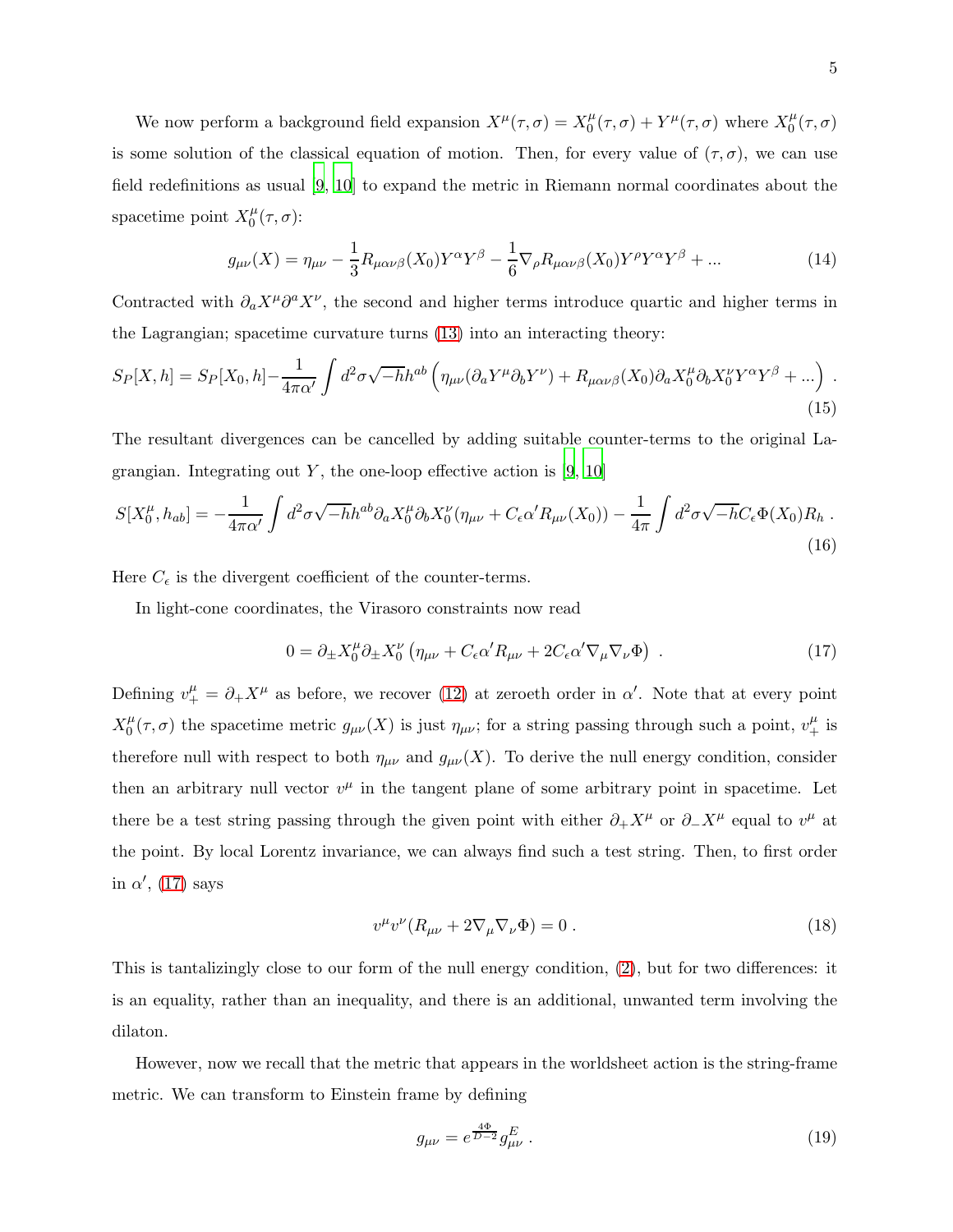Doing so, we find

$$
R_{\mu\nu}^{E}v^{\mu}v^{\nu} = +\frac{4}{D-2}(v^{\mu}\nabla_{\mu}^{E}\Phi)^{2}.
$$
 (20)

The right-hand side is manifestly non-negative. Hence we have

$$
R_{\mu\nu}^E v^\mu v^\nu \ge 0 \tag{21}
$$

This establishes the null energy condition. It is remarkable that the Virasoro constraints yield precisely the geometric form of the NEC, right down to the contractions with null vectors.

### IV. NULL ENERGY CONDITION IN LOWER DIMENSIONS

We have derived the null energy condition from the Virasoro constraint in bosonic string theory. The one-loop effective action we used was for a string moving in the critical number of spacetime dimensions i.e.  $D = 26$  for a bosonic string. We could, though, just as well have considered a noncritical string moving in a lower-dimensional spacetime. In that case, the dilaton beta-function would include an additional term proportional to  $D-26$  at the same order in  $\alpha'$ . However, the variation of this term with respect to  $h^{ab}$  is proportional to  $h_{ab}$  and so, since  $h_{++} = h_{--} = 0$ , it does not contribute to the Virasoro constraints; our derivation of the NEC goes through as before. Hence we do not need to assume the critical number of dimensions, or indeed, more generally, that the background fields satisfy the vanishing beta-function constraints.

This already establishes the NEC in lower dimensions using worldsheet string theory. However, it is also interesting to derive the NEC for lower dimensions directly in field theory language [\[11](#page-9-1)]. An advantage of our geometric formulation of the NEC, [\(2\)](#page-1-0), is that it is easy to show that the NEC in lower dimensions follows from the NEC in higher dimensions. This is because, for a given compactification, it is straightforward to compute the lower-dimensional Ricci tensor in terms of the higher-dimensional Ricci tensor. Let us demonstrate this for compactification over a circle.

Consider first Kaluza-Klein reduction on a circle. Write the D-dimensional line element as

$$
ds^{2} = \tilde{g}_{ij}(x)dx^{i}dx^{j} + e^{2\phi(x)}dy^{2}.
$$
 (22)

Suppose there is a null vector  $\tilde{v}^i$  in the  $D-1$ -dimensional space. Then there is an associated null vector in the D-dimensional space, namely  $v^{\mu} = (\tilde{v}^i, 0)$ . Calculating the Ricci tensor of the D-dimensional metric and, transforming the lower-dimensional Ricci tensor,  $\tilde{R}_{ij}$ , to Einstein frame, yields

$$
\tilde{R}_{ij}^E \tilde{v}^i \tilde{v}^j = R_{\mu\nu} v^\mu v^\nu + \left(\frac{D-2}{D-3}\right) (\tilde{v}^i \tilde{\nabla}_i^E \phi)^2 ,\qquad (23)
$$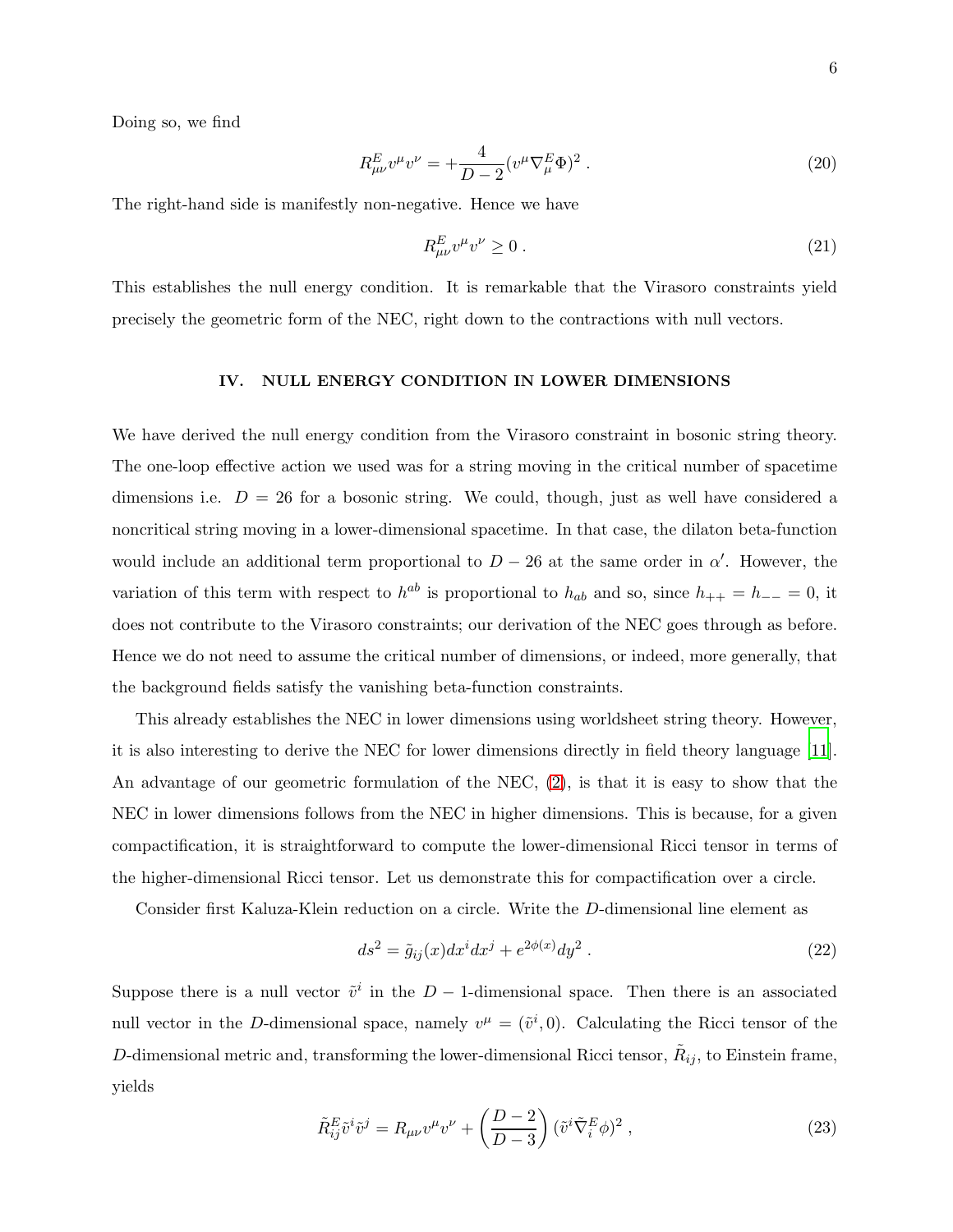where  $\tilde{R}_{ij}^E$  and  $\tilde{\nabla}_i^E$  refer to the lower-dimensional Einstein-frame metric. As the equation indicates, if  $R_{\mu\nu}v^{\mu}v^{\nu} \ge 0$  then  $\tilde{R}_{ij}^{E}\tilde{v}^{i}\tilde{v}^{j} \ge 0$ : the higher-dimensional NEC implies the lower-dimensional NEC.

Next, consider warped compactification. Write the line element as

$$
ds^{2} = e^{2A(y)}\tilde{g}_{ij}(x)dx^{i}dx^{j} + dy^{2} , \qquad (24)
$$

where  $A(y)$  is the warp factor. Calculating the Ricci tensors yields

$$
\tilde{R}_{ij} = R_{ij} + e^{2A(y)} \tilde{g}_{ij} (A'' + (D - 1)A'^2) , \qquad (25)
$$

where ' denotes differentiation with respect to y. Again, consider a null vector  $\tilde{v}^i$  in the  $D-1$ dimensional space and its counterpart  $v^{\mu}$  in the D-dimensional space. Since  $\tilde{v}$  is null, we have  $\tilde{g}_{ij}\tilde{v}^i\tilde{v}^j=0$ . Hence

$$
\tilde{R}_{ij}\tilde{v}^i\tilde{v}^j = R_{\mu\nu}v^{\mu}v^{\nu} \;, \tag{26}
$$

and, again, the validity of the D-dimensional NEC implies that of the  $D-1$ -dimensional NEC.

Thus, for both Kaluza-Klein and warped compactifications, if the NEC in D dimensions holds, then the NEC in  $D-1$  dimensions does. Since we have already established the null energy condition in the maximal (critical) number of dimensions, it follows by induction that the null energy condition applies in all lower dimensions, at least for toroidal compactifications. This, incidentally, is unlike the case for the weak energy condition, which is not inherited from higher dimensions.

### V. DISCUSSION

The null energy condition plays a vitally important role in gravity, in establishing the existence of the Big Bang singularity, in proving the second law of thermodynamics for black holes [\[2,](#page-8-1) [12](#page-9-2)], and in prohibiting the traversability of wormholes, the creation of laboratory universes [\[13](#page-9-3)], and the building of time machines [\[14\]](#page-9-4). Moreover, it is the main local constraint that determines which solutions of Einstein's equations are physical. Here we have shown that the null energy condition, understood as a condition on the Ricci tensor, arises as the spacetime consequence of the Virasoro constraint in string theory.

Let us make a few observations. First, since we only used the Virasoro constraint and nowhere imposed the vanishing of the beta-functions, we never invoked the supergravity equations of motion explicitly. Second, in supergravity, as indeed in most well-behaved theories, the null energy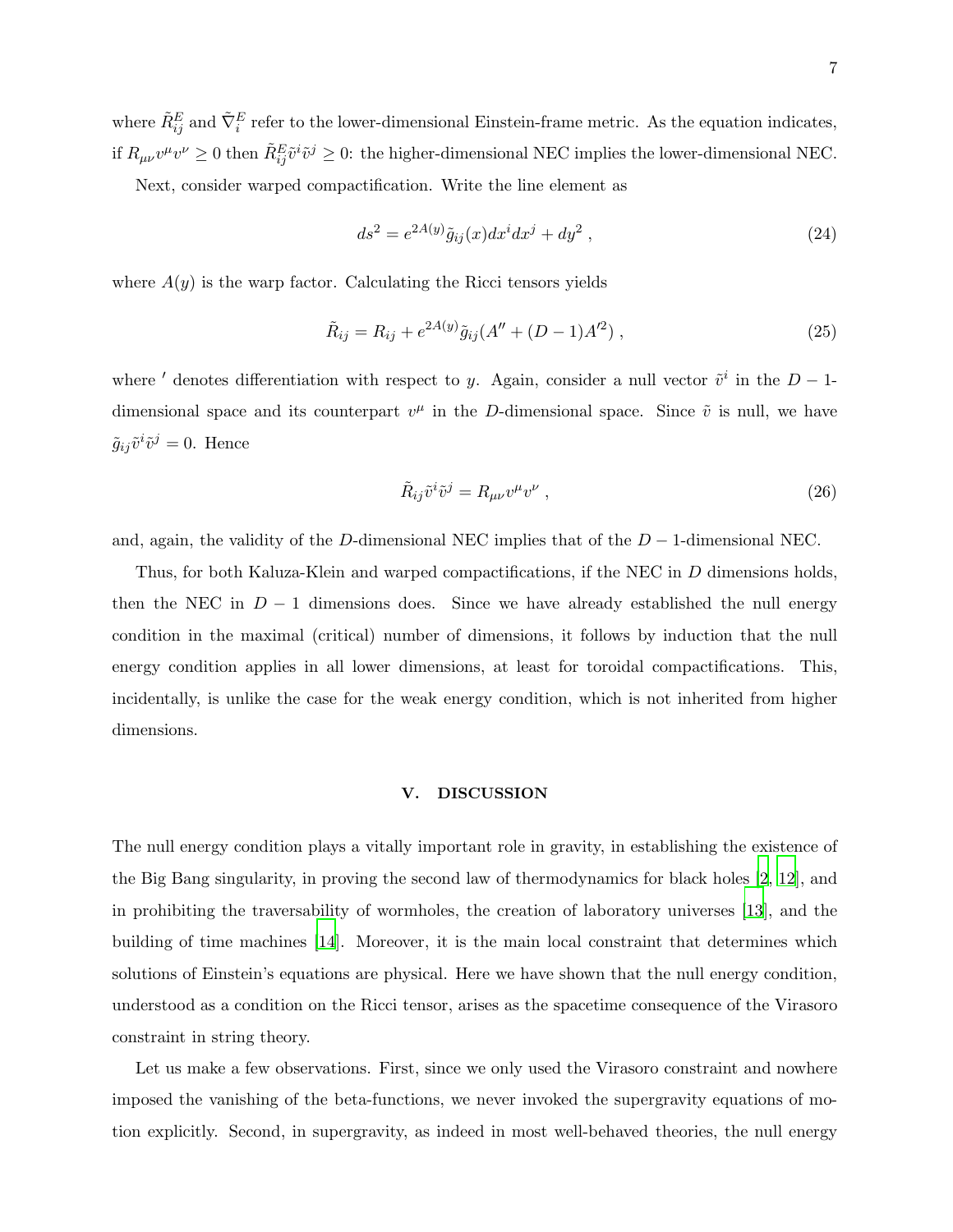condition happens to hold without any clear origin or principle associated with it. It is not evident from the supergravity Lagrangian alone whether the NEC had to hold because of some stabilityrelated property of QFT, or because of supersymmetry (which is how the supergravity Lagrangian is constructed; note that the supersymmetry algebra implies that the Clifford vacuum has vanishing energy), or perhaps even because of black hole thermodynamics. By contrast, here we have identified the principle behind the NEC: it is reparameterization invariance — worldsheet diffeomorphism invariance — which gives rise to the Virasoro constraints whose spacetime interpretation is precisely the null energy condition, complete with contractions with null vectors. Moreover, we learn that the result has nothing to do with supersymmetry, having been obtained from the bosonic string. Third, simply because it is made up of the kinds of field content one usually encounters, the supergravity Lagrangian also obeys the weak and strong energy conditions. But these do not seem to emerge in any natural way from the worldsheet. And finally, let us just mention that, in holographic theories, the validity of the NEC in the bulk has been related to the existence of a c-theorem in the dual theory [\[15\]](#page-9-5).

This work can be generalized in many directions. An obvious extension is to consider fermionic background fields in superstring theory. In string theory, the special role played by orientifolds, which do violate the null energy condition, is intriguing; it appears that they evade the implicit assumptions of our proof: orientifolds are end-of-the-world branes whereas the Riemann normal coordinate expansion used here must necessarily lie within an open set in spacetime. Also, having identified the origin of the NEC, we can see how it could in principle be extended by considering the Virasoro constraint in the presence of higher genus and  $\alpha'$  corrections. The role of the worldsheet genus [\[16](#page-9-6)] is especially interesting: in the field theory limit, higher genus corresponds to higher loops, where presumably the NEC in its usual form is violated, as we expect from considering quantum phenomena such as Casimir energy or Hawking radiation. It would also be very interesting to determine the Virasoro constraint at next order in  $\alpha'$ . This would indicate what the corresponding condition on the geometry is for higher-derivative gravity. Perhaps such an expression might help in obtaining the elusive proof of the second law of thermodynamics for black holes of higher-derivative gravity.

In conclusion, we have found a very satisfying resolution of the origin of the null energy condition. As anticipated, the first-principles origin of the NEC lies not in the quantum field theory of matter, nor in general relativity, but in string theory, through an equation containing both matter and gravity. Moreover, the necessary condition can equally be regarded as being  $R_{\mu\nu}v^{\mu}v^{\nu} \geq 0$ , a geometric equation. This constraint is the central premise in the proofs of a host of gravitational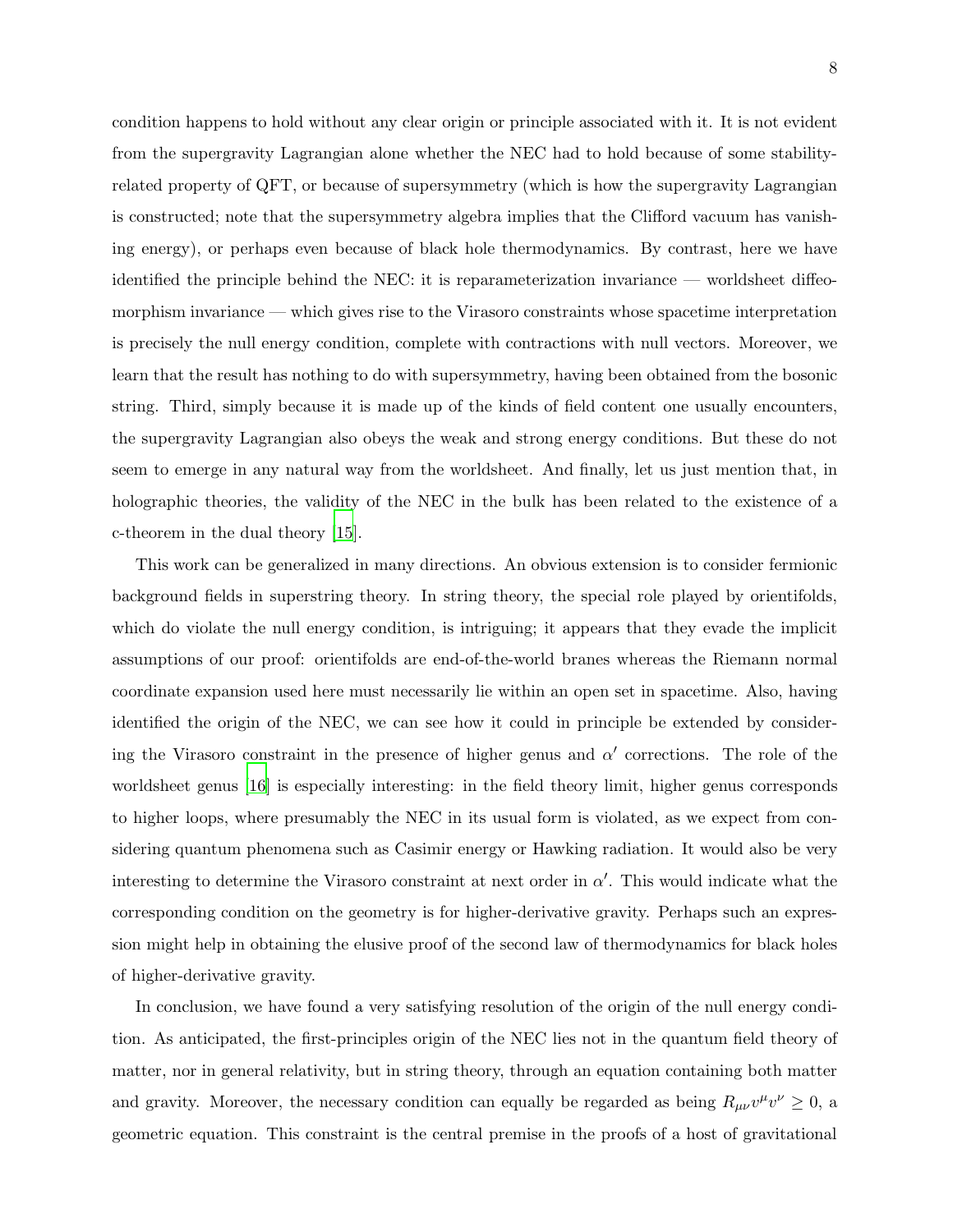theorems. It is particularly pleasing that a constraint in spacetime is obtained on the worldsheet from the Virasoro constraint, itself a gravitational equation — of two-dimensional gravity. Thus Einstein's equations in two dimensions restrict the physical solutions of Einstein's equations in spacetime. This then is another example of the beautiful interplay between equations on the worldsheet and in spacetime. On the worldsheet, a two-dimensional conformal field theory is coupled to two-dimensional Einstein gravity. In the presence of background fields, conformal invariance at order  $\alpha'$  requires the vanishing of the beta-functions which, famously, yields Einstein's equations in spacetime, while, at the same order in  $\alpha'$ , the Virasoro constraint coming from worldsheet Einstein gravity is precisely the null energy condition in spacetime.

## Acknowledgments

We would like to thank Jan de Boer, Joseph Polchinski, and Erik Verlinde for helpful discussions, and participants at the Amsterdam String Workshop for their feedback. M. P. is supported in part by DOE grant DE-FG02-09ER41624.

- <span id="page-8-1"></span>[2] J. M. Bardeen, B. Carter, and S. W. Hawking, "The Four laws of black hole mechanics," Commun. Math. Phys. 31, 161 (1973).
- <span id="page-8-2"></span>[3] E. Curiel, "A Primer on Energy Conditions," [arXiv:1405.0403](http://arxiv.org/abs/1405.0403) [physics.hist-ph].
- <span id="page-8-3"></span>[4] C. Barcelo and M. Visser, "Twilight for the Energy Conditions?," Int. J. Mod. Phys. D 11, 1553 (2002); [gr-qc/0205066](http://arxiv.org/abs/gr-qc/0205066).
- [5] D. Urban and K. D. Olum, "Spacetime Averaged Null Energy Condition," Phys. Rev. D 81, 124004 (2010); [arXiv:1002.4689](http://arxiv.org/abs/1002.4689) [gr-qc].
- <span id="page-8-4"></span>[6] V. A. Rubakov, "The Null Energy Condition and its Violation," Phys. Usp. 57, 128 (2014); [arXiv:1401.4024](http://arxiv.org/abs/1401.4024) [hep-th].
- <span id="page-8-5"></span>[7] N. Arkani-Hamed, H. -C. Cheng, M. A. Luty, and S. Mukohyama, "Ghost Condensation and a Consistent Infrared Modification of Gravity," JHEP 0405, 074 (2004); [hep-th/0312099](http://arxiv.org/abs/hep-th/0312099).
- <span id="page-8-6"></span>[8] A. Nicolis, R. Rattazzi, and E. Trincherini, "Energy's and Amplitude's Positivity," JHEP 1005, 095 (2010); [arXiv:0912.4258](http://arxiv.org/abs/0912.4258) [hep-th].
- <span id="page-8-7"></span>[9] C. G. Callan, Jr. and L. Thorlacius, "Sigma Models and String Theory," in Particles, Strings and Supernovae: Proceedings of the Theoretical Advanced Study Institute in Elementary Particle Physics (TASI 88), edited by A. Jevicki and C. I. Tan (World Scientific, Teaneck, N. J., 1989), Vol. 2, 795.

<span id="page-8-0"></span><sup>[1]</sup> S. W. Hawking and R. Penrose, "The Singularities of gravitational collapse and cosmology," Proc. Roy. Soc. Lond. A 314, 529 (1970).